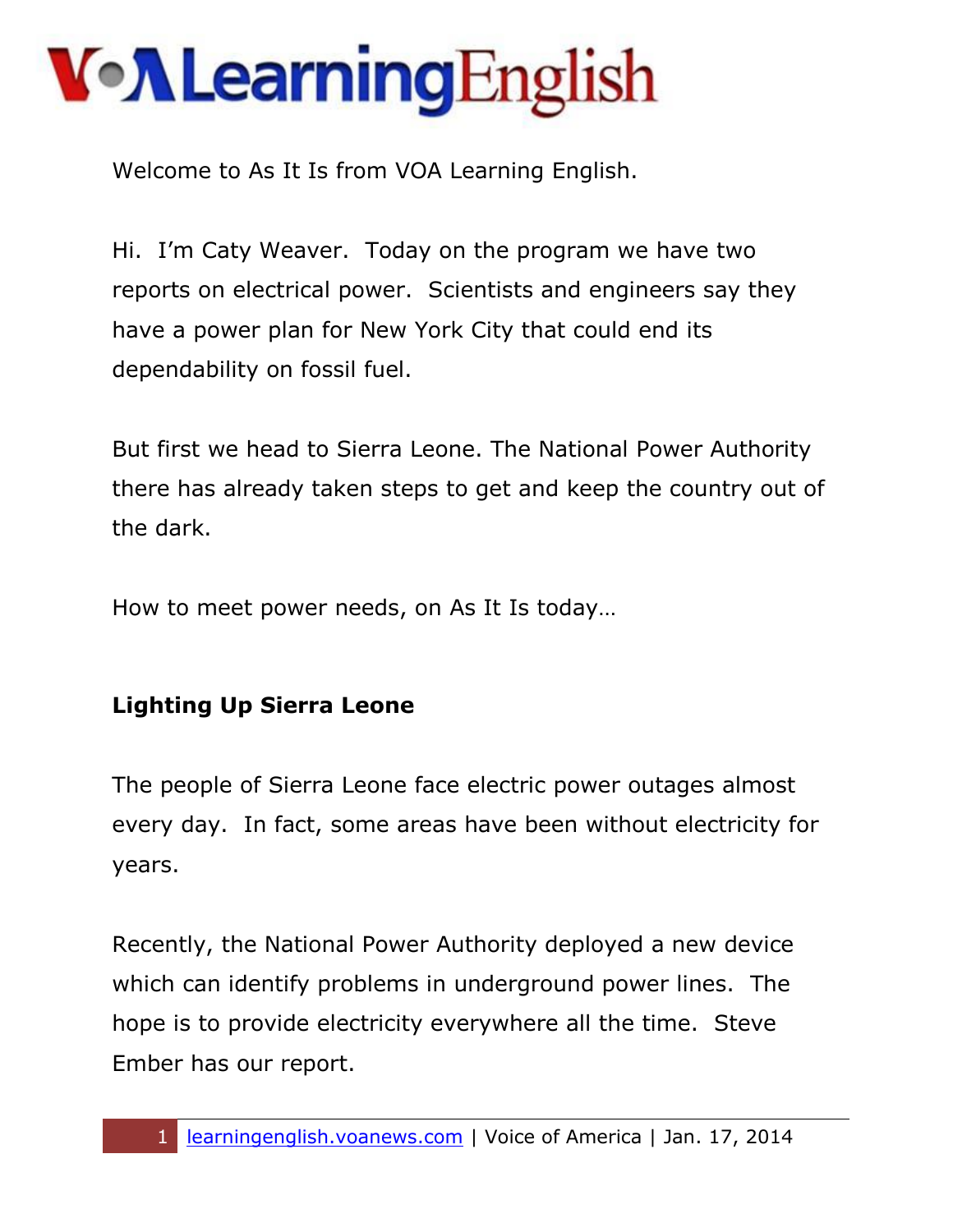## VollearningEnglish

People in Sierra Leone have been without dependable electric power since the 1980s. That was when demand for power began to increase. Then in 1991, a civil war began. The fighting lasted 11 years. It left the country in ruins. Many power stations were destroyed.

People moved to Freetown, the capital, in search of better living conditions. As the population increased, the demand for electricity grew. The higher demand was too much for the National Power Authority. Today, power outages, or blackouts, can happen in Freetown every day. And parts of Sierra Leone still have no power at all.

December is a time for celebration in Sierra Leone. Music can be heard in many areas as carnival parties get started. But things can come to a complete halt at night if there is no national power and you do not have a generator to produce electricity.

That is when the NPA's new device comes to the rescue. The equipment can identify breaks in large underground cables.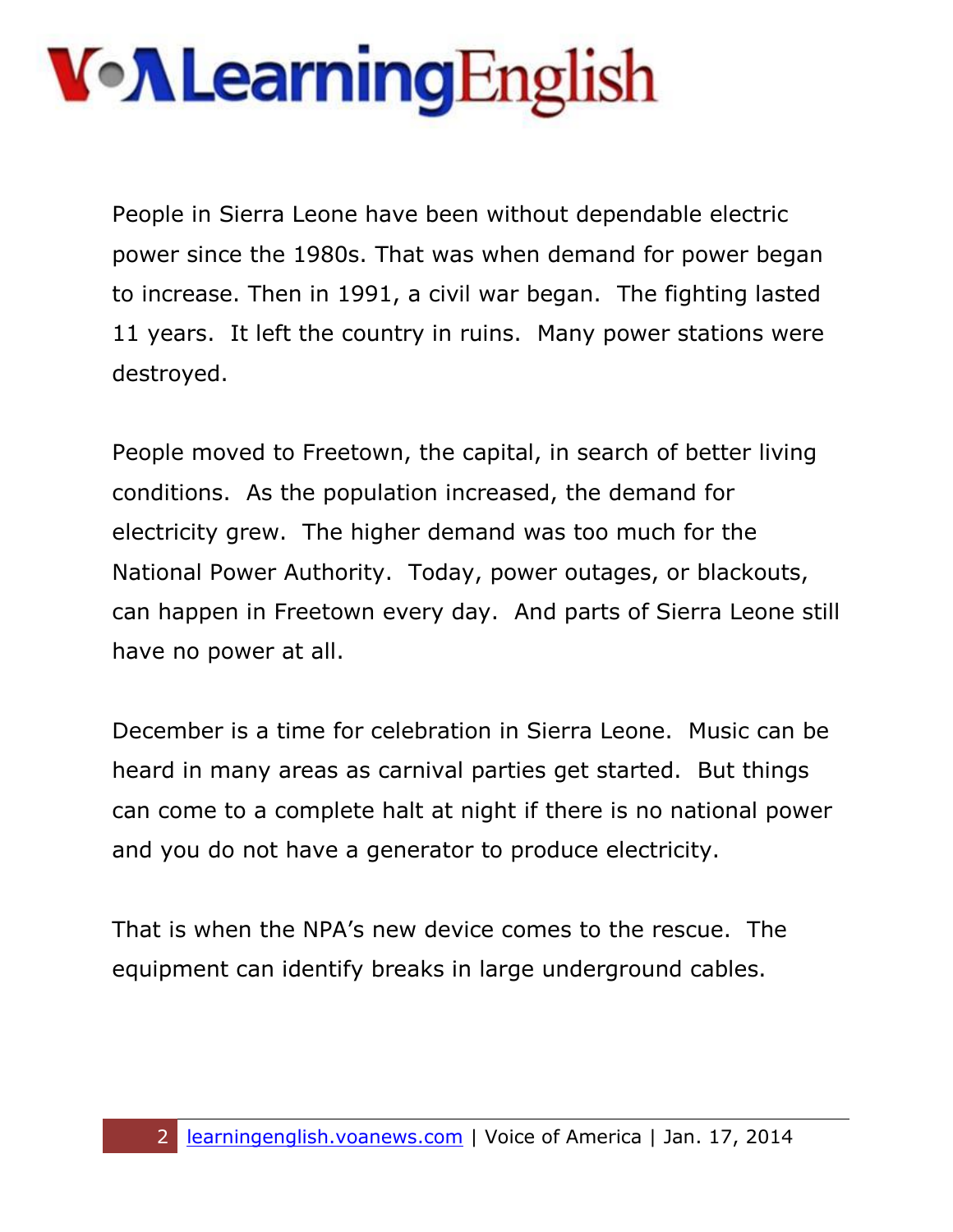Edward Parkinson is a technician who works with the device. He says that in the past, technicians had to dig up streets in an effort to find broken wiring.

"With this new equipment it will reduce the down time and also it will help us locate faults at a faster rate."

He says the equipment can find a faulty cable within a few hours. In the past, discovery could take weeks.

Scott Gavin is the deputy general manager for NPA. He says the hope is the new equipment will also help Sierra Leone have power 24 hours a day within about two years.

"And because of the ease with which we can do it, improved technology, within an hour or two, depending on the length of cable, we are able to pinpoint the fault and then we can request for permission if it's along a road, so that excavations can take place."

Scott Gavin says the device has been on the market only for about one year but it is used worldwide. It cost the NPA about \$230,000.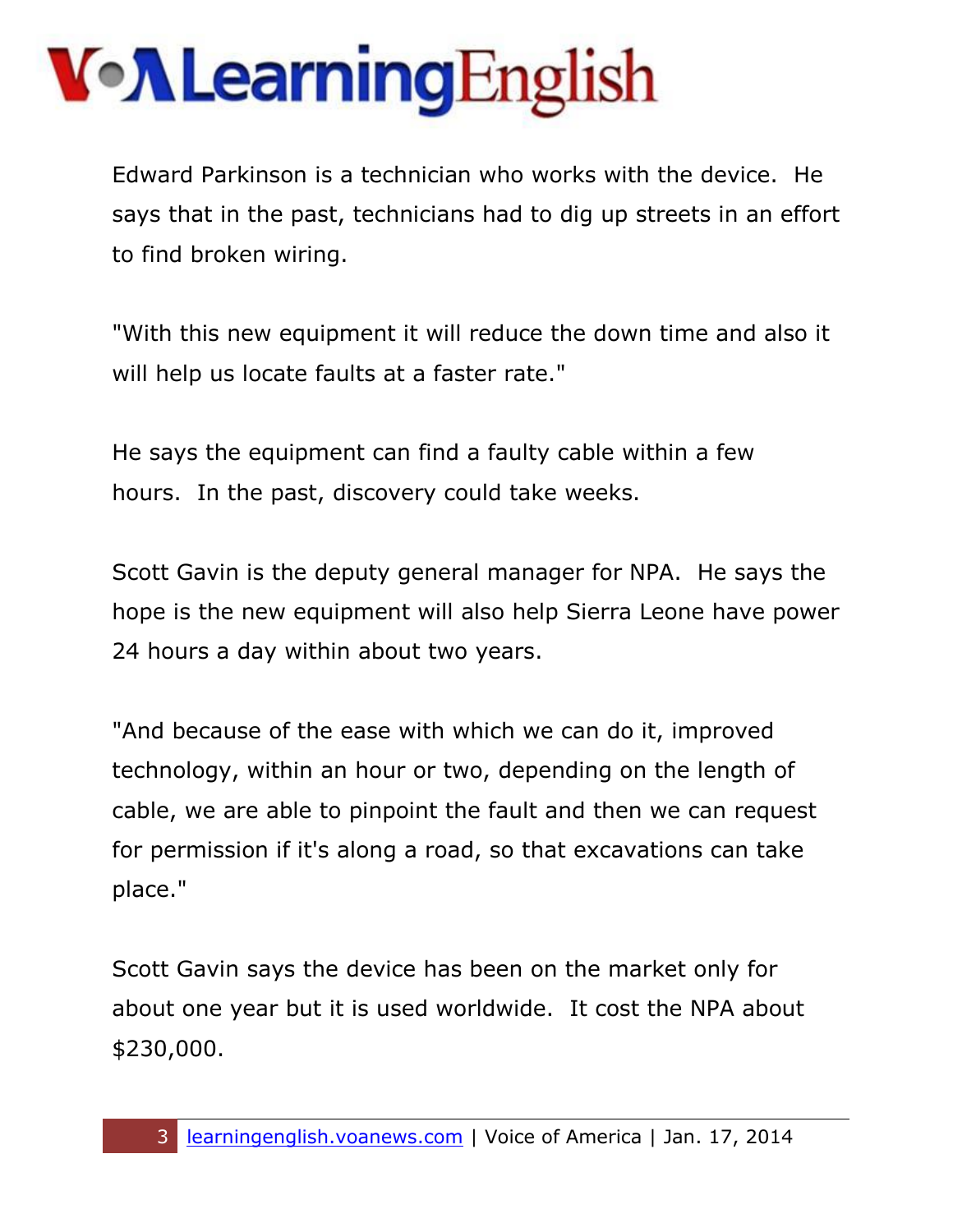He says a German company, SebaKMT, built the equipment. Similar models have been used for many years. But he says this new one, called the "System Classic," had everything the NPA needed.

"This one we requested for a complete set, that would help us identify cables in the ground, do location (find) in the event of faults, and do the necessary tests all in one vehicle. So you drive the vehicle, it has a generator in case there's no power at that location, so you just operate the generator and you can power the equipment. "

This is all good news to people like Momoh Kamara, a 33-year old man who works in the western part of Freetown. He describes what it is like without electricity.

"For example, when you have food, you are not able to store it more than one day, it affects that area greatly. And overnight, when you have problem, get a funny sound, like thieves, for you to detect [them], it's difficult because the place is dark and whenever thief comes around, if the place is dark, he will have the chance to do whatever he wants to do, so it's terrible to live in a place where there is no electricity."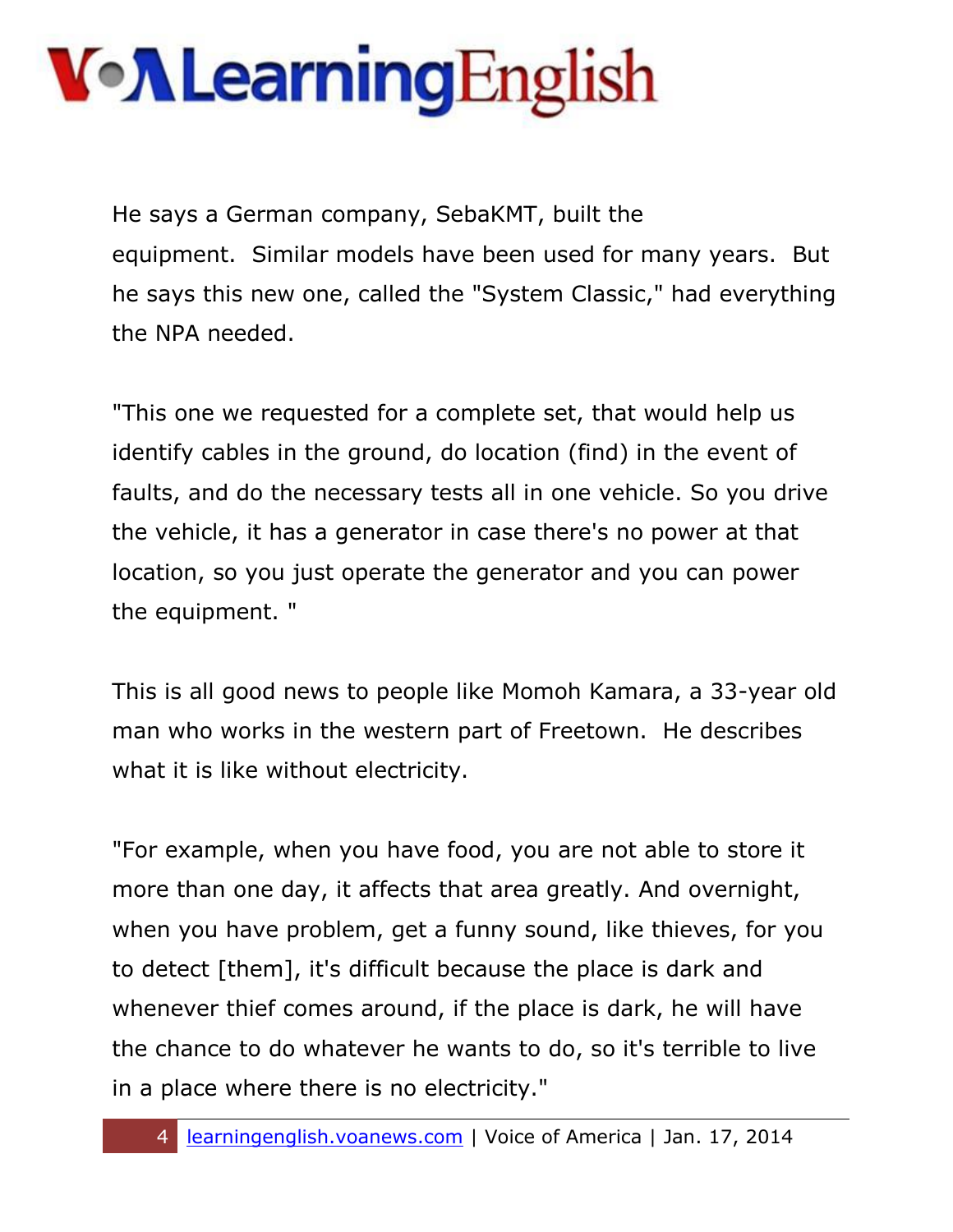He also says that no light means snakes can move around a house at night without being seen. He says the animals sometimes attack.

Scott Gavin of the National Power Authority knows the new equipment alone cannot bring back full power to the country. But, he notes, it surely can help.

I'm Steve Ember.

#### **Plans for Widespread Renewable Energy Sources**

Many people continue to express concern about damage to Earth's climate. Scientists have linked the damage to carbonbased fuels like gas, oil and coal. The financial costs of these fuels also are rising. As a result, some environmental engineers are offering plans for reaching energy independence through renewable power sources. One of these planners is Mark Jacobsen.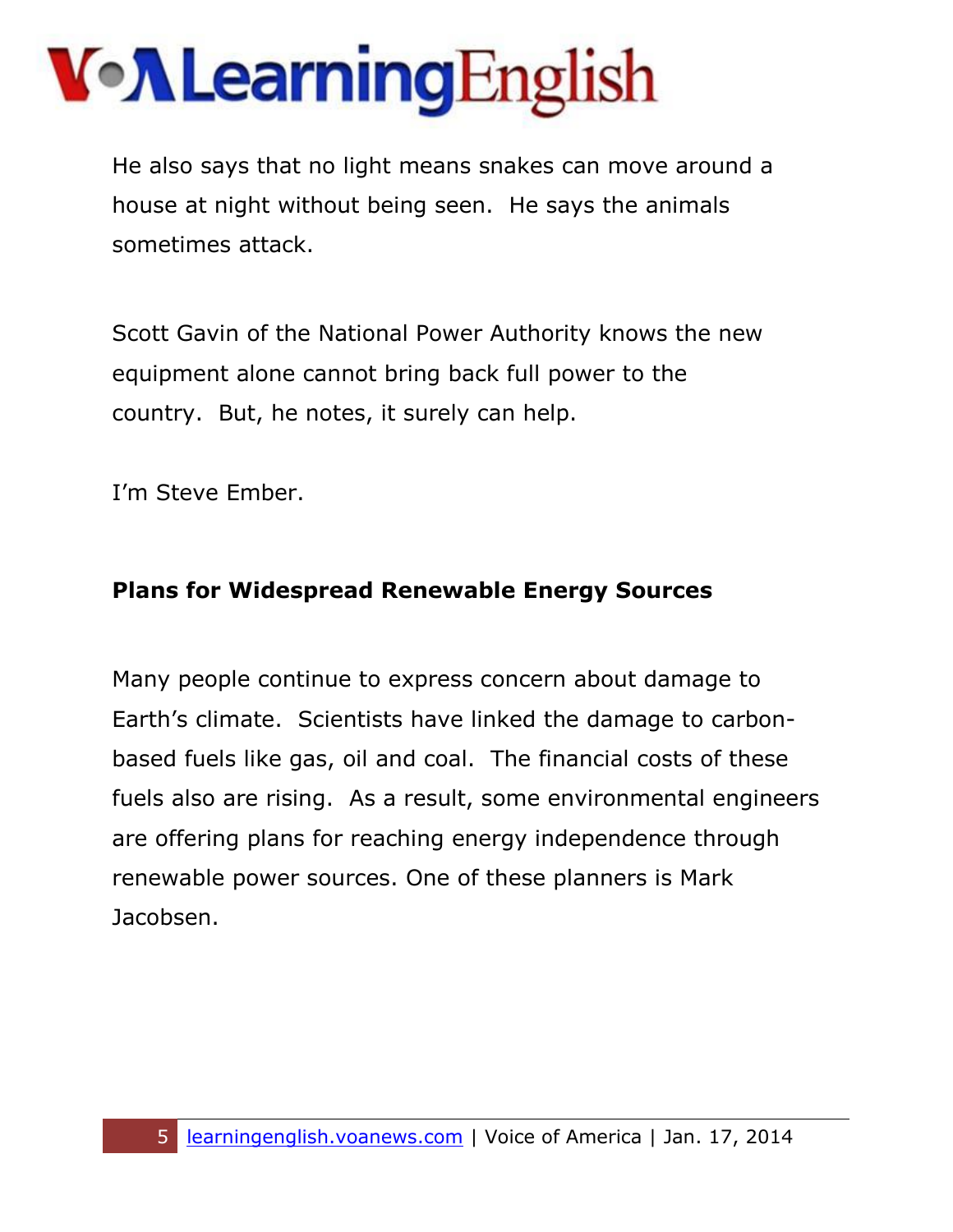# VollearningEnglish

Mark Jacobson may be the only civil engineering professor invited to appear on the television talk show "Late Night with David Letterman." Mr. Jacobson went on the program in October to explain his findings on wind, water and solar energy. He said these renewable power sources could quickly meet almost all the world's needs now served by fossil fuels.

Mark Jacobson teaches at Stanford University in California. In a report in the journal *Energy Policy*, he and Cornell University researchers tell how New York State could move to wind, water and solar power by 2030. They say that there would be enough energy left over to power every vehicle in the state as well, if those vehicles are electric.

The plan calls for thousands of wind turbines, most to be built in the Atlantic Ocean. It also requires solar and photo-voltaic power centers, rooftop systems on 5.5 million buildings and geothermal factories. The researchers say their proposal calls for devices to capture tidal and ocean wave power as well as additional hydroelectric centers.

Marc Jacobsen says the plan calls for the use of just one percent of New York's land.